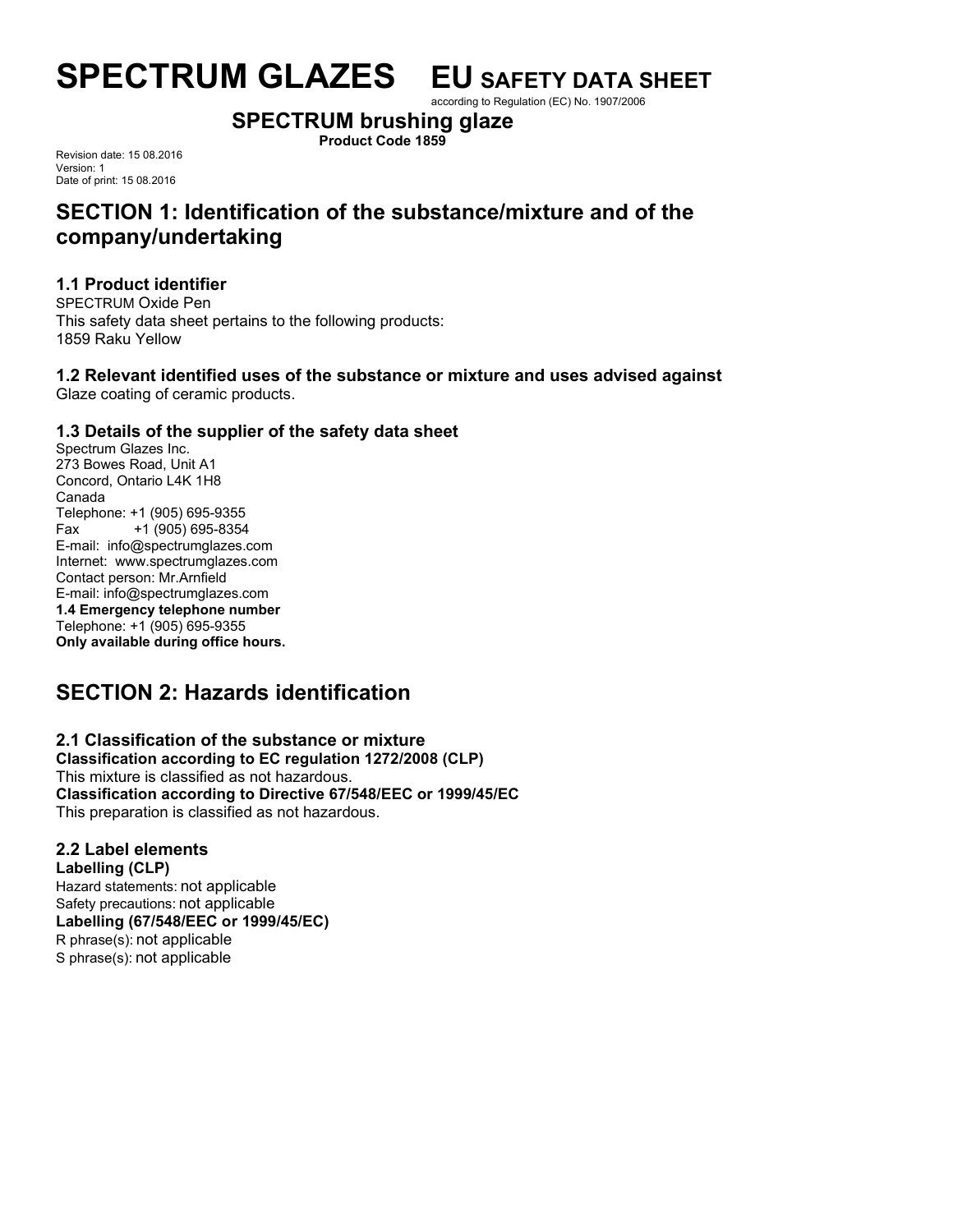according to Regulation (EC) No. 1907/2006

# **SECTION 3: Composition / information on ingredients**

## **3.1 Substances**: not applicable

## **3.2 Mixtures**

Chemical characterization: Water based mixture of frits (silicate glasses), minerals, clays and suspenders. No hazardous ingredients.

# **SECTION 4: First aid measures**

## **4.1 Description of first aid measures**

After skin contact: Wash off immediately with plenty of soap and water. After eye contact: Wash out eyes immediately for several minutes with plenty of clean water. After ingestion: Rinse mouth with water. If you feel unwell seek medical treatment.

## **4.2 Most important symptoms and effects, both acute and delayed**

no data available

## **4.3 Indication of any immediate medical attention and special treatment needed**

Treat symptomatically.

# **SECTION 5: Firefighting measures**

## **5.1 Extinguishing media**

Suitable extinguishing media: Product is non-combustible. Extinguishing materials should therefore be selected according to the surrounding fire.

## **5.2 Special hazards arising from the substance or mixture**

In the case of strong heating, such as fire, carbon monoxide and carbon dioxide may be released.

## **5.3 Advice for firefighters**

Special protective equipment for firefighters: Wear a self-contained breathing apparatus. Additional information: Hazchem-Code: Do not allow extinguishing media to penetrate into surface or ground water.

## **SECTION 6: Accidental release measures**

## **6.1 Personal precautions, protective equipment and emergency procedures**

Wear suitable personal protective equipment. Avoid contact with skin and eyes. Avoid dust formation.

## **6.2 Environmental precautions**

Do not allow material to penetrate into soil, water bodies or drainage systems.

## **6.3 Methods and material for containment and cleaning up**

Clean/scoop up spills immediately, and then place in appropriate containers for disposal.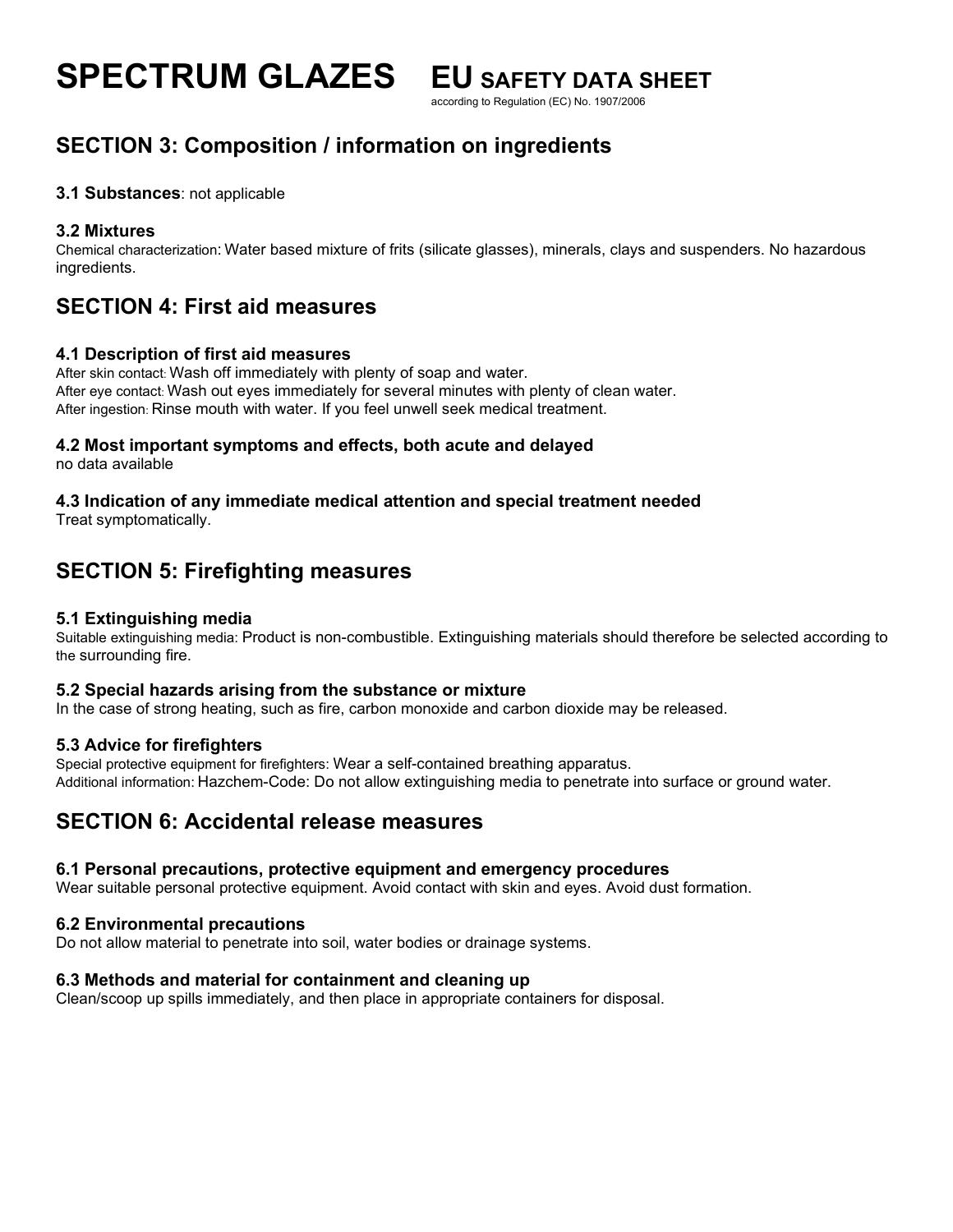according to Regulation (EC) No. 1907/2006

# **SECTION 7: Handling and storage**

## **7.1 Precautions for safe handling**

Advices on safe handling: While using this product do not eat, drink or smoke. Wash hands before breaks and immediately after using the product. Avoid contact with skin and eyes. Avoid the formation of dust in the atmosphere. Do not breathe dust. Ensure good ventilation of the work area. Do not leave children unattended while using the product. Ensure that kiln gases emitted during firing are vented directly to the outside, if possible.

## **7.2 Conditions for safe storage, including any incompatibilities**

Requirements for storerooms and containers: Keep container tightly closed. Store out of the reach of children. Store at room temperature and not in direct sunlight. Protect from freezing. Product is a non-combustible liquid.

# **SECTION 8: Exposure controls/personal protection**

## **8.1 Control parameters**

Additional information: Contains no substances with occupational exposure limit values.

## **8.2 Exposure controls**

When using this product, a well-functioning exhaust ventilation of the furnace gases and ample ventilation of the workrooms are recommended.

## **Occupational exposure controls**

Hand protection: If necessary, wear protective gloves, such as nitrile.

Eye protection: In case of splashes or airborne dusts wear protective goggles.

General protection and hygiene measures: Wash hands before breaks and immediately after using the product. When using do not eat, drink or smoke.

# **SECTION 9: Physical and chemical properties**

## **9.1 Information on basic physical and chemical properties**

Physical state: Liquid Colour: Various colours Odour: Almost odourless Odour threshold: no data available pH value: 8-10 Melting point/melting range: no data available Boiling temperature/boiling range: no data available Flash point/flash point range: no data available Vapourisation rate: no data available Flammability: no data available Explosive properties: no data available Explosion limits: no data available Vapour pressure: no data available Vapour density: no data available Density: no data available Water solubility: dispersible Partition coefficient n-octanol/water: no data available Autoflammability: no data available Thermal decomposition: no data available Viscosity, dynamic: no data available Explosive properties: no data available Oxidizing characteristics: no data available

## **9.2 Other information**

Additional information: no data available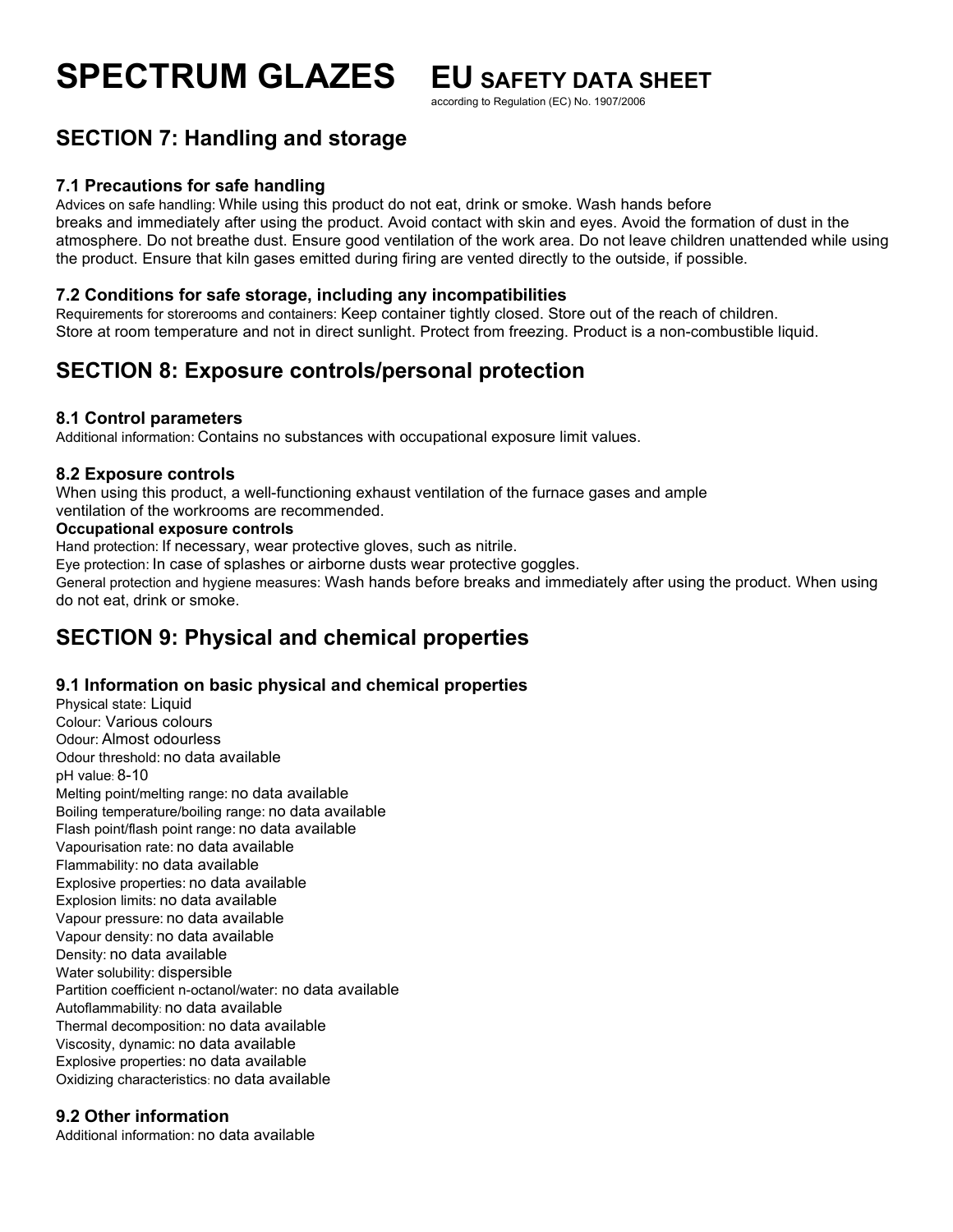according to Regulation (EC) No. 1907/2006

# **SECTION 10: Stability and reactivity**

#### **10.1 Reactivity**

No dangerous reactions are known.

## **10.2 Chemical stability**

Product is stable under normal storage conditions.

## **10.3 Possibility of hazardous reactions**

No dangerous reactions are known.

## **10.4 Conditions to avoid**

Avoid extremes of temperature and dusty conditions.

## **10.5 Incompatible materials**

No data available

## **10.6 Hazardous decomposition products**

In the case of strong heating, such as fire, carbon monoxide and carbon dioxide may be released. Thermal decomposition: No data available

## **SECTION 11: Toxicological information**

## **11.1 Information on toxicological effects**

Toxicological effects: Acute toxicity (oral): Lack of data.

 Acute toxicity (dermal): Lack of data. Acute toxicity (inhalative): Lack of data. Skin corrosion/irritation: Lack of data. Eye damage/irritation: Lack of data. Sensitisation to the respiratory tract: Lack of data. Skin sensitisation: Lack of data. Germ cell mutagenicity/Genotoxicity: Lack of data. Carcinogenicity: Lack of data. Reproductive toxicity: Lack of data. Effects on or via lactation: Lack of data. Specific target organ toxicity (single exposure): Lack of data. Specific target organ toxicity (repeated exposure): Lack of data. Aspiration hazard: Lack of data.

#### **General remarks**

The product is harmless by proper handling and according to the terms of application.

# **SECTION 12: Ecological information**

## **12.1 Toxicity**

Water Hazard Class: 1 = Slightly hazardous to water.

## **12.2. Persistence and degradability**

Further details: Due to its low solubility in water the product can be almost completely mechanically separated in sewage treatment plants.

## **12.3 Bioaccumulative potential**

Partition coefficient n-octanol/water:: No data available

**12.4 Mobility in soil**

No data available

## **12.5 Results of PBT and vPvB assessment**

No data available

## **12.6 Other adverse effects**

General information: Do not allow to enter into ground-water, surface water or drains.